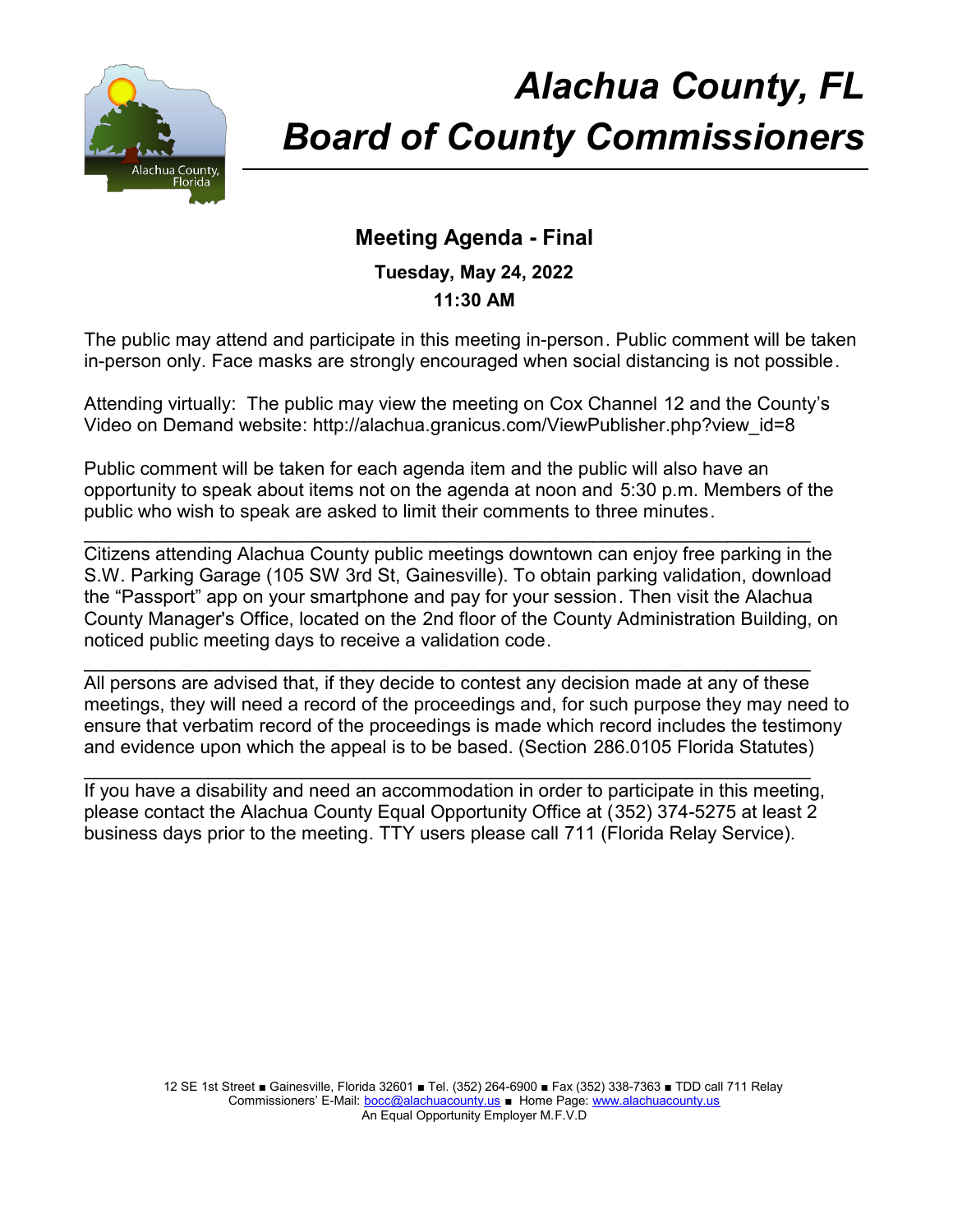- **A. Invocation Any invocation that may be offered before the official start of the Commission meeting shall be the voluntary offering of, a private citizen, to and for the benefit of the Commission. The views or beliefs expressed by the invocation speaker have not been previously reviewed or approved by the Commission, and the Commission is not allowed by law to endorse the religious beliefs or views of this, or any other speaker.**
- **B. Pledge of Allegiance**
- **C. Call to Order**
- **D. Approval of Consent Agenda**
- **E. Approval of Regular Agenda**
- **F. Announcements**
- **G. Recognitions**
	- **1. 22-0267** Retirement Recognition for Larry Stewart, Lieutenant, Fire and Rescue Services **[22-0267](http://alachua.legistar.com/gateway.aspx?m=l&id=/matter.aspx?key=4623)**

Recommended Action: Recognize Mr. Stewart for this 32 years, 7 months of dedicated service by presenting him with a token of appreciation.

*Fiscal Consideration:* N/A

- **2. 22-0412** Approval of a Proclamation Declaring May 2022, as "Mental Health Awareness Month" in Alachua County, Florida **[22-0412](http://alachua.legistar.com/gateway.aspx?m=l&id=/matter.aspx?key=4768)**
- **Recommended Action:** Proclaim May 2022, as "Mental Health Awareness Month" in Alachua County, Florida

*Fiscal Consideration:* N/A

*Strategic Guide:* N/A

[Mental Health Awareness Month Proclamation.pdf](http://alachua.legistar.com/gateway.aspx?M=F&ID=7047da6a-95f8-4ee9-8782-7e5c7cf900d4.pdf)

- **H. Advisory Board Items**
- **I. Public Comments 12:00 PM or as soon thereafter as possible All members of the public wishing to speak during the "Public Comment" portions of the agenda will be limited to three (3) minutes to make their request or presentation.**
- **J. Commission Response to Public Comment**
- **K. Items Pulled From Consent**
- **L. 15 Minute Presentations**
	- **3. 22-0253** Select Artist for West Lawn Sankofa Statue and Approve Use of General Fund Reserves for balance of budget **[22-0253](http://alachua.legistar.com/gateway.aspx?m=l&id=/matter.aspx?key=4609)**

**Recommended Action:** Select Artist for West Lawn Sankofa Statue and approve budget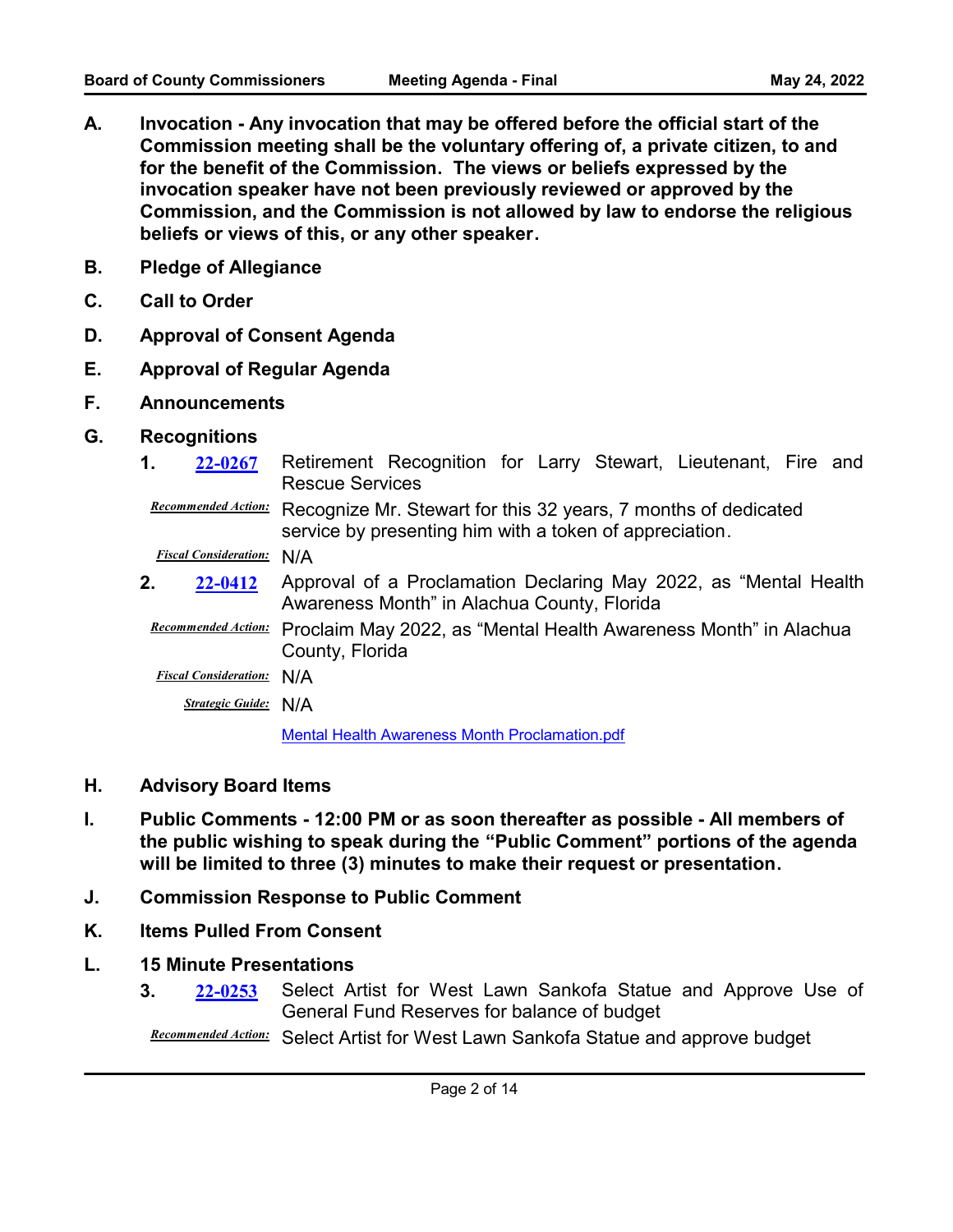amendment 2022-2220 to authorize the use of general fund reserves for the balance of the budget needed.

*Fiscal Consideration:* Not to exceed \$75,000 for all costs, including advertising, artists stipends, and the art itself. \$25,000 will be paid by an anonymous donor; while up to \$50,000 will be paid from County Funds. The FY22 Adopted budget has a balance of \$38,332 for this project; the budget amendment attached will provide the full \$50,000 from County funds.

> Project # 6200402. General Fund Special Expense: 001.04.0490.519.49.00

[West Lawn Sankofa Final Scores.pdf](http://alachua.legistar.com/gateway.aspx?M=F&ID=b37736f2-7c47-456b-a0d2-8b9a224e0719.pdf) [Tony Stallard Sankofa Design Proposal .pdf](http://alachua.legistar.com/gateway.aspx?M=F&ID=5a53d689-354a-4605-b010-b9daa09eacaa.pdf) [Michael McLaughlin Sankofa Design Proposal.pdf](http://alachua.legistar.com/gateway.aspx?M=F&ID=7d329e72-ab10-48ca-a4f8-77a2baad668f.pdf) [Jay Rosen Sankofa Proposal.pdf](http://alachua.legistar.com/gateway.aspx?M=F&ID=e31f5faa-f24d-4078-b016-7428b70c0131.pdf) [Budget Amendment for West Lawn Art 5-24-22](http://alachua.legistar.com/gateway.aspx?M=F&ID=6f500aad-d469-48a0-895e-abe28f362806.pdf) [Reserve Sheet - West Lawn](http://alachua.legistar.com/gateway.aspx?M=F&ID=91136954-6549-4fcd-b645-e090f949552d.pdf) [Sankofa Sketches.pdf](http://alachua.legistar.com/gateway.aspx?M=F&ID=5d9bb2f4-77c5-4e1b-90e1-35507b454acb.pdf)

- **4. [22-0416](http://alachua.legistar.com/gateway.aspx?m=l&id=/matter.aspx?key=4772)** Lake Santa Fe to Alto Canal and Flooding concerns on Lake Santa Fe
- Recommended Action: Keep the canal in its natural condition but support funding and resources to periodically remove invasive non-native floating and emergent vegetation from the canal.
- *Fiscal Consideration:* Estimated cost to spray non-native invasive floating vegetation is approximately \$2,800 annually which is subject to change.

There is sufficient budget to cover this expense in the General Fund: 001.55.5500.537.31.00

**Strategic Guide:** Environment

[Lake Alto Canal Water Elevations.xlsx](http://alachua.legistar.com/gateway.aspx?M=F&ID=30ad508e-7eb3-42b5-b76d-99dbdb3e4fbe.xlsx) Lake Santa Fe Canal presentation 052422 Updated ADA.pdf

#### **M. Action Items**

**5. [22-0389](http://alachua.legistar.com/gateway.aspx?m=l&id=/matter.aspx?key=4745)** Wild Spaces Public Places Citizens Oversight Board Discussion

Recommended Action: If the Nov. 8, 2022 ballot initiative passes, amend the Resolution to include review of Infrastructure expenditures.

#### *Fiscal Consideration:* N/A

*Strategic Guide:* Infrastructure

16-06 WSPP Ordinance.pdf [20-78\\_WSPP\\_Citizens\\_Oversight\\_Board.pdf](http://alachua.legistar.com/gateway.aspx?M=F&ID=2e0df0fd-1c37-4d89-829b-857c63ff8c30.pdf)

- **6.** 22-0390 Animal Resources and Care Update: **[22-0390](http://alachua.legistar.com/gateway.aspx?m=l&id=/matter.aspx?key=4746)**
	- Animal Welfare Advisory Committee (AWAC) creation
	- 90-day action plan review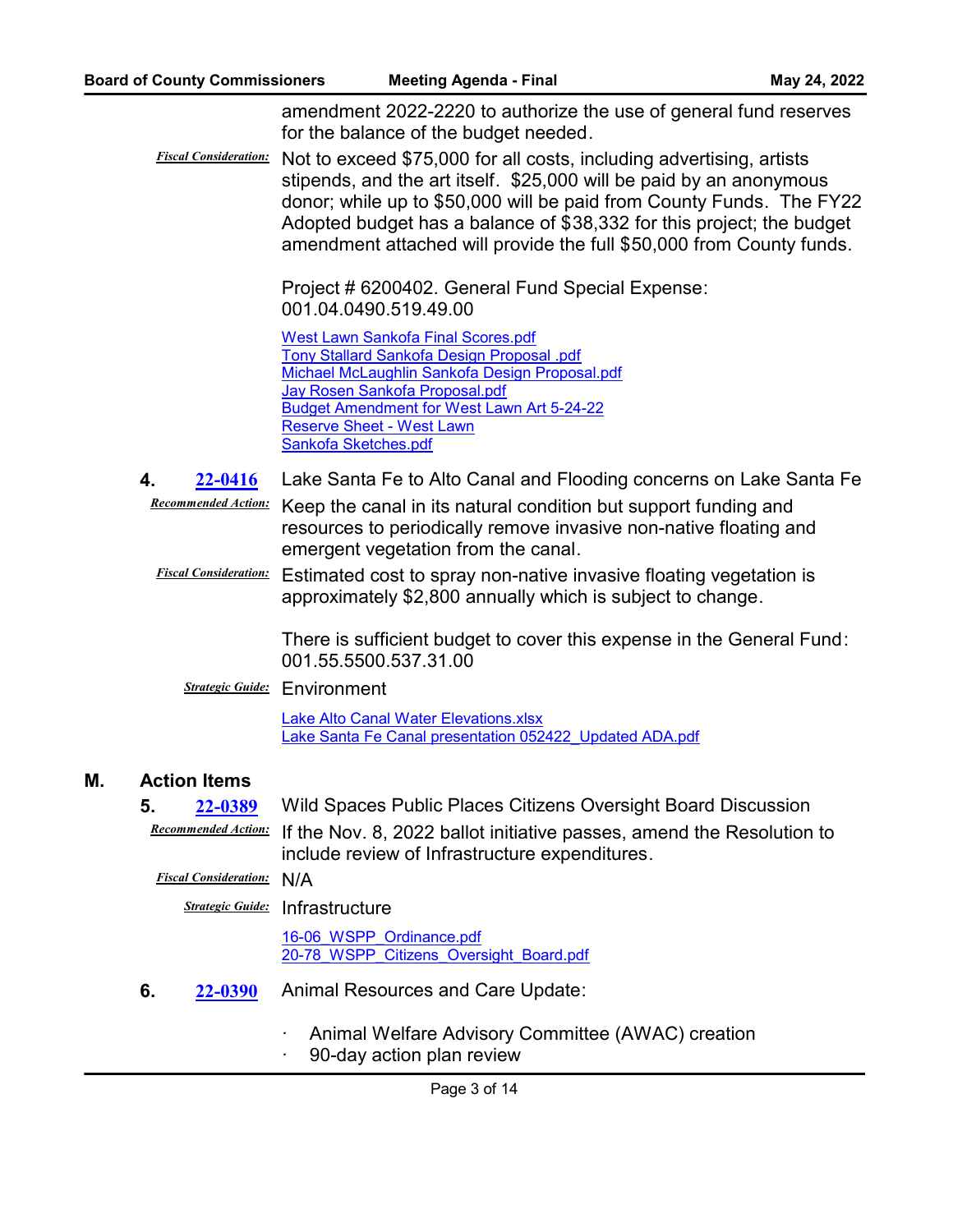| <b>Recommended Action:</b> Adopt a Resolution, as presented, establishing the Alachua County                                                                                                                                           |
|----------------------------------------------------------------------------------------------------------------------------------------------------------------------------------------------------------------------------------------|
| Animal Welfare Advisory Committee. Have a discussion about the 90                                                                                                                                                                      |
| day action plan.                                                                                                                                                                                                                       |
| $F_{i}^{i}$ and $G_{i}$ and $G_{i}$ and $\Lambda$ in the contract of the contract of the contract of the contract of the contract of the contract of the contract of the contract of the contract of the contract of the contract of t |

*Fiscal Consideration:* Additional staff time to liaise with Committee.

*Strategic Guide:* Social and Economic Opportunity

[Animal Welfare Advisory Committee Resolution\\_5-13-22.pdf](http://alachua.legistar.com/gateway.aspx?M=F&ID=436537b1-82fc-4c05-a5a3-9796db9a3376.pdf) [ARC 90 day action plan\\_summary 051922.docx](http://alachua.legistar.com/gateway.aspx?M=F&ID=8989b1d4-148c-45d7-92fc-4ff63c576313.docx)

# **N. Summary Public Hearing**

# **O. Public Hearing**

- **7. 22-0356** Hearing to establish Springhills North Community Development **District [22-0356](http://alachua.legistar.com/gateway.aspx?m=l&id=/matter.aspx?key=4712)**
- Recommended Action: Staff recommends that the County Commission adopt:

An ordinance establishing the Springhills North Community Development District pursuant to Chapter 190, Florida Statutes (2021), naming the district, describing the external boundaries of the district, describing the functions and powers of the district, and designating five persons to serve as the initial members of the expanded district's board of supervisors.

*Fiscal Consideration:* The establishment of a CDD will allow the area to generate necessary funds for the construction of necessary public infrastructure to support development within the District.

The County will not be responsible for any issued bonds.

[Springhills North CDD Petition](http://alachua.legistar.com/gateway.aspx?M=F&ID=4e285f6a-8331-448e-bbcf-20d7d1cd1e36.pdf) [Springhills North CDD Staff Report](http://alachua.legistar.com/gateway.aspx?M=F&ID=d6697c0e-2649-4e99-a6ad-25f15ea3e30a.pdf) [Springhillls North OrdinanceV2.pdf](http://alachua.legistar.com/gateway.aspx?M=F&ID=e93f67ec-b844-44ce-9b87-9e1eb72369cb.pdf) [Draft PIF Agreement Springhills North.pdf](http://alachua.legistar.com/gateway.aspx?M=F&ID=e8c31a62-1122-43e5-9d46-b333949c036a.pdf) [Revised Facilities Costs Springhills North.pdf](http://alachua.legistar.com/gateway.aspx?M=F&ID=f1754d63-8662-4133-913b-ca867d880737.pdf)

**8. 22-0375** Hearing to establish Springhills South Community Development **District [22-0375](http://alachua.legistar.com/gateway.aspx?m=l&id=/matter.aspx?key=4731)**

Recommended Action: Staff recommends that the County Commission adopt:

An ordinance establishing the Springhills South Community Development District pursuant to Chapter 190, Florida Statutes (2021), naming the district, describing the external boundaries of the district, describing the functions and powers of the district, and designating five persons to serve as the initial members of the expanded district's board of supervisors.

*Fiscal Consideration:* The establishment of a CDD will allow the area to generate necessary funds for the construction of necessary public infrastructure to support development within the District.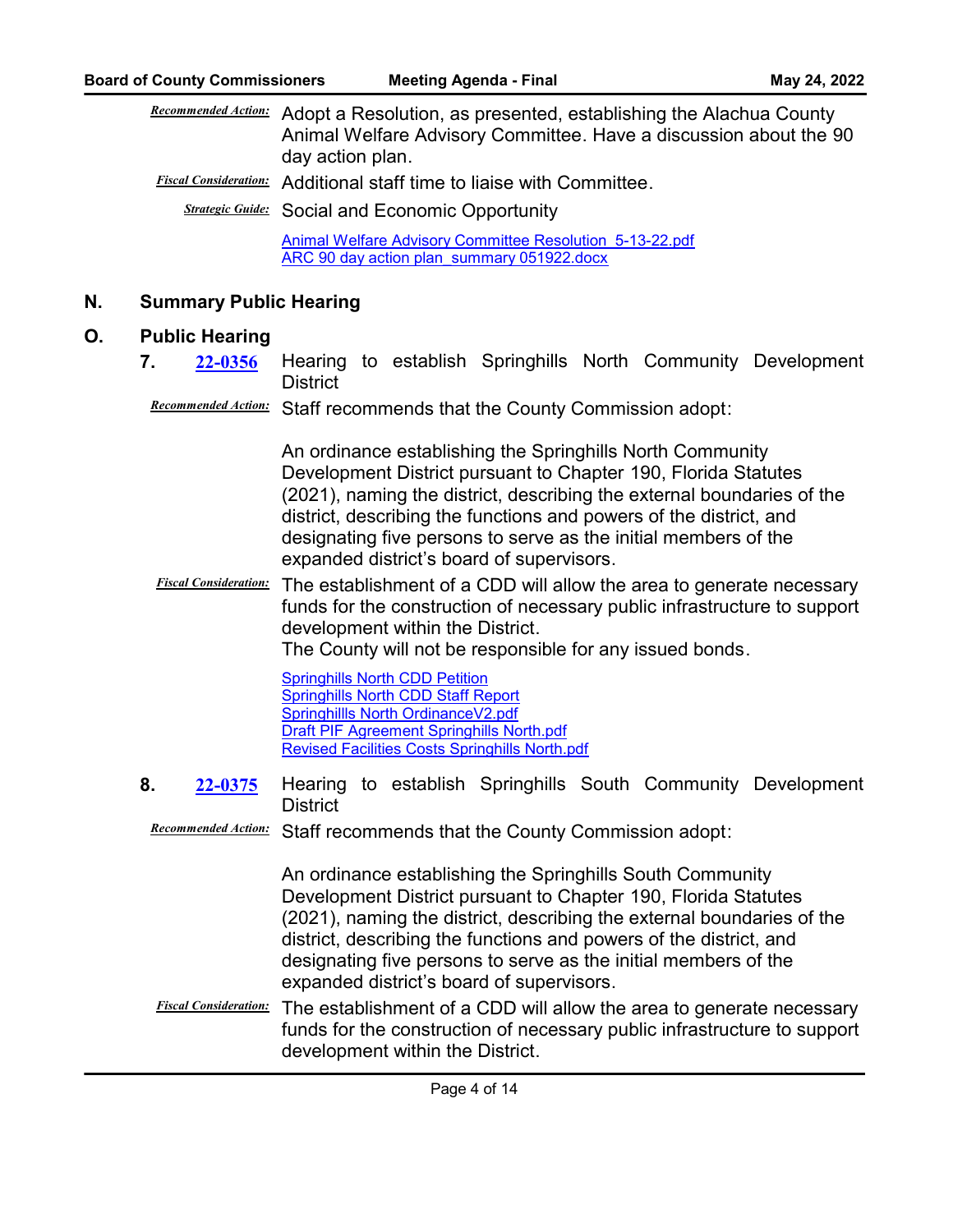The County will not be responsible for any issued bonds.

[Springhills South CDD Petition](http://alachua.legistar.com/gateway.aspx?M=F&ID=b7ff3e0f-d8e2-494c-a9af-b3337272b150.pdf) **[Springhills South Staff Report](http://alachua.legistar.com/gateway.aspx?M=F&ID=776c5aa2-ff34-4842-a1e9-9353f5634e53.pdf)** [Springhillls South OrdinanceV2.pdf](http://alachua.legistar.com/gateway.aspx?M=F&ID=5984a37b-c2d0-44fc-a877-98a0e5441224.pdf) [Draft PIF Agreement Springhills South.pdf](http://alachua.legistar.com/gateway.aspx?M=F&ID=d9f7d86f-a4ba-4310-8eaf-4a101a32942b.pdf)

- **P. Public Comment**
- **Q. Reports and Comments**

**County Attorney Report**

**County Manager Report**

**Board Reports and Commission Comment**

**NOTE: This meeting will NOT reconvene at 5:01 PM**

- **R. Adjournment**
- **S. CONSENT ITEMS**

#### **Clerk of the Court**

**9. [22-0322](http://alachua.legistar.com/gateway.aspx?m=l&id=/matter.aspx?key=4678)** Approve Alachua County Board of County Commission Minutes **Recommended Action:** Approve Minutes

*Fiscal Consideration:* None

[BOCC 02-22-22 - ADA](http://alachua.legistar.com/gateway.aspx?M=F&ID=7630f811-e961-440c-bd69-5bcf8c359967.pdf) [BOCC 03-01-22B - ADA](http://alachua.legistar.com/gateway.aspx?M=F&ID=937da28d-2f39-4712-a1c0-82842320045d.pdf) [BOCC 03-02-22 - ADA](http://alachua.legistar.com/gateway.aspx?M=F&ID=14b8c5dc-b7b6-431e-930c-aef77b3f3b21.pdf) [BOCC 03-08-22 - ADA](http://alachua.legistar.com/gateway.aspx?M=F&ID=54320c60-5bfc-480e-b352-30f4dbbf453b.pdf)

#### **Community Support Services**

**10. [22-0387](http://alachua.legistar.com/gateway.aspx?m=l&id=/matter.aspx?key=4743)** Amendment #2 to the Florida Department of Health Contract

**Recommended Action:** Approve the Amendment and Authorize the Chair to sign

*Fiscal Consideration:* Journal entry 2022-0380 was already approved covering the cost of the increase in the amount of \$500,000.

*Strategic Guide:* Social and Economic Opportunity

[Item #18 21-0864 Agreement for the Operation of the ACHD 2021-2022.pdf](http://alachua.legistar.com/gateway.aspx?M=F&ID=becec022-1ba6-4cd3-9f02-2c3a184ee823.pdf) Amendment 1 DoH to Extend Hours Cover Letter and Attachment Dated 0208202 [Health Department 2nd Amendment 03182022.pdf](http://alachua.legistar.com/gateway.aspx?M=F&ID=b0718f90-dc4e-4877-9b8e-ece772a14c8a.pdf)

**11. [22-0388](http://alachua.legistar.com/gateway.aspx?m=l&id=/matter.aspx?key=4744)** Amendment A1 to the Florida Department of Health Contract **Recommended Action:** Approve the Amendment and Authorize the Chair to sign *Fiscal Consideration:* No fiscal impact **Strategic Guide:** Social and Economic Opportunity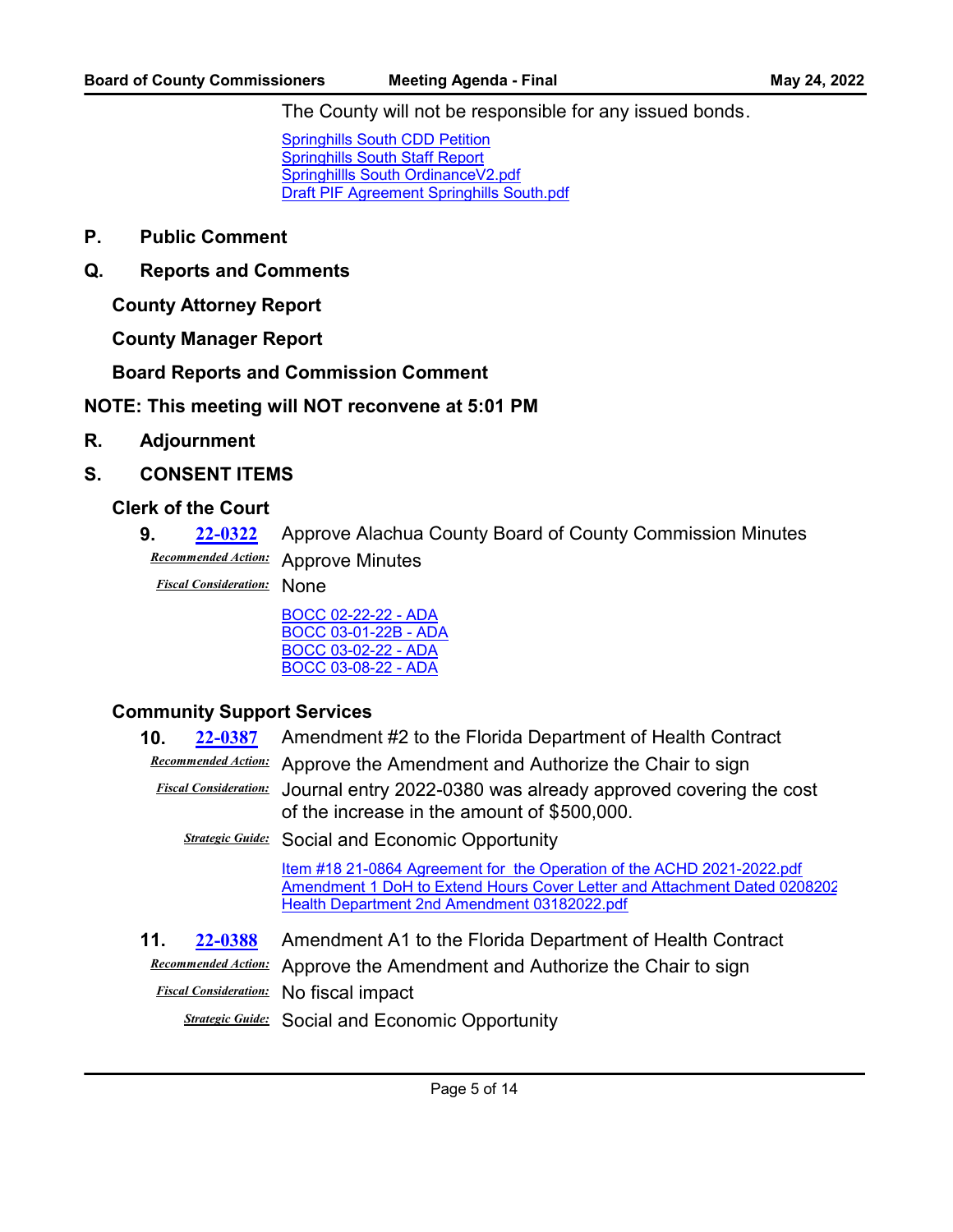[Item #18 21-0864 Agreement for the Operation of the ACHD 2021-2022.pdf](http://alachua.legistar.com/gateway.aspx?M=F&ID=fa7c70f8-8509-47ba-9ece-1b7300c8f583.pdf) Amendment 1 DoH to Extend Hours Cover Letter and Attachment Dated 0208202 [Health Department 2nd Amendment 03182022.pdf](http://alachua.legistar.com/gateway.aspx?M=F&ID=5ea2a311-b829-4585-bd59-3dfb31933cc9.pdf) [Department of Health Amendment A1.pdf](http://alachua.legistar.com/gateway.aspx?M=F&ID=25a6407c-b403-4b30-8882-3e18c54a280c.pdf)

**12.** 22-0418 Modification Number 3 to Subgrant Agreement between the Department of Economic Opportunity and Alachua County **[22-0418](http://alachua.legistar.com/gateway.aspx?m=l&id=/matter.aspx?key=4774)**

**Recommended Action:** Approve the Subgrant Agreement Modification #3

*Fiscal Consideration:* No fiscal impact with extending the timeline of the award. Original grant award is \$750,000

*Strategic Guide:* Housing

[Subgrant Agreement.pdf](http://alachua.legistar.com/gateway.aspx?M=F&ID=c22f87ec-b8d8-4226-b0f7-04a41487cb1f.pdf) [Modification 1.pdf](http://alachua.legistar.com/gateway.aspx?M=F&ID=17999f23-129e-4f05-b034-889b5f5a55e8.pdf) [Modification 2.pdf](http://alachua.legistar.com/gateway.aspx?M=F&ID=d016ded8-4d32-4edf-9546-42f5744d67f8.pdf) [Modification 3.pdf](http://alachua.legistar.com/gateway.aspx?M=F&ID=1a39807f-816e-4410-82d0-e2e311220b0e.pdf)

# **County Attorney's Office**

**13. [22-0406](http://alachua.legistar.com/gateway.aspx?m=l&id=/matter.aspx?key=4762)** County Attorney request to initiate or defend cases.

- Recommended Action: Approve the County Attorney's authority to initiate or defend the cases described in the attached 5/24/22 Litigation Report.
- *Fiscal Consideration:* In the civil action against Robert Green, it is anticipated that Alachua County will incur a filing fee cost of \$400.00, and a service of process fee of \$40.00. In the small claims action against David Terrelle Jones, it is anticipated that Alachua County will incur a filing fee cost of \$175.00.

*Strategic Guide:* N/A

[5-24-22 Litigation Report.pdf](http://alachua.legistar.com/gateway.aspx?M=F&ID=761cefaa-0005-4d83-8d61-5dd7d38f8348.pdf)

**14. [22-0423](http://alachua.legistar.com/gateway.aspx?m=l&id=/matter.aspx?key=4779)** Administrative Law Judge Services Contract

**Recommended Action:** Approve the Administrative Law Judge Services Contract between Alachua County and the State of Florida, Division of Administrative Hearings, and authorize the Chair to execute same on behalf of the County.

*Fiscal Consideration:* Services will be provided on an 'as needed' basis based on the availability of our current hearing officer. As per the agreement, compensation will be \$150 per hour and will be charged to the departmental budget in need of the service.

*Strategic Guide:* N/A

[DOAH and Alachua County Agreement for Hearing Officer\\_5.16.2022 ADA.pdf](http://alachua.legistar.com/gateway.aspx?M=F&ID=be3cb059-8ccb-45ca-8579-0419ddd25cb8.pdf) [Hearing Services for Local Governments ADA.pdf](http://alachua.legistar.com/gateway.aspx?M=F&ID=c8c97e0d-71c9-45b9-a4a0-5b8b6a84c54e.pdf)

**15. [22-0426](http://alachua.legistar.com/gateway.aspx?m=l&id=/matter.aspx?key=4782)** Approval of settlement with Walgreens in the opioid litigation.

That the proposed settlement with Walgreens be approved by the *Recommended Action:*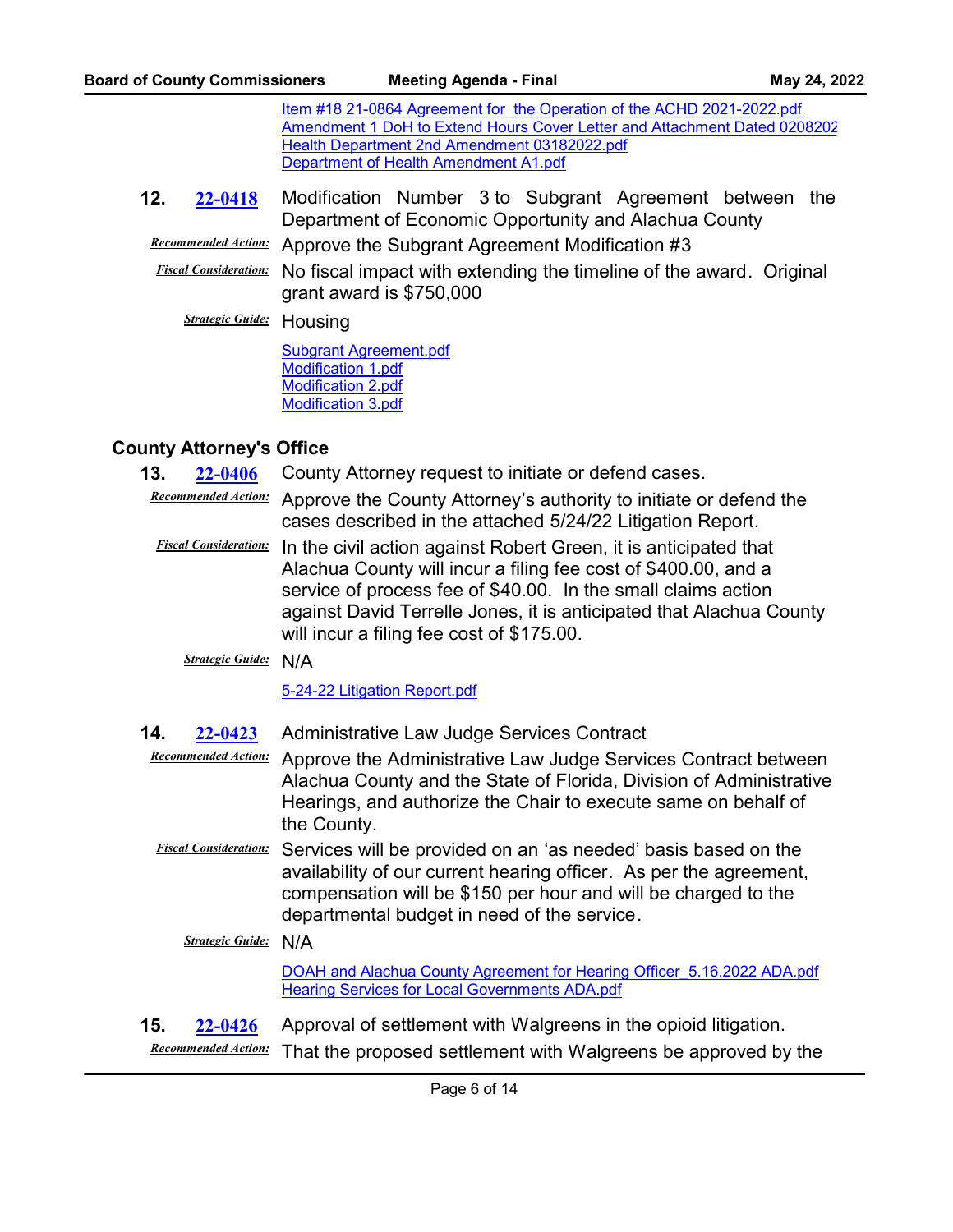BoCC, and the County Manager authorized to sign the necessary settlement documents. Since the months of June and July may present some timing issues between additional settlements being proposed and the timelines to execute the settlement documents, for those months, it is recommended that the County Manager be authorized to sign settlements which are proposed where, as in this settlement and the previous settlements, the amount is not negotiable by the County.

- *Fiscal Consideration:* This settlement will yield funds which are limited to use for mitigation, prevention, and treatment of opioid abuse over a period of years. The estimated direct payment over time to Alachua County is \$787,103.09. The time period is 18 years.
	- *Strategic Guide:* All Other Mandatory and Discretionary Services

[2022.05.04\\_FL-WAG Final Settlement with Exhibits\\_Fully Executed.pdf](http://alachua.legistar.com/gateway.aspx?M=F&ID=1dbecb13-7c80-42a2-a14c-7dce4e54c7f6.pdf) [Exhibit D - Subdivision Settlement Participation Form - blank.pdf](http://alachua.legistar.com/gateway.aspx?M=F&ID=58134712-96ff-42f8-a338-7b58dd8d33fc.pdf)

**16. [22-0428](http://alachua.legistar.com/gateway.aspx?m=l&id=/matter.aspx?key=4784)** Workers' Compensation Settlement Agreement with Kevin Horton.

**Recommended Action:** Approve the settlement for the reasons set forth below.

*Fiscal Consideration:* The proposed settlement amount is \$60,000.00. Sufficient budget exists in the Self- Insurance fund to cover the settlement. (501.18.1853.513.45.69)

*Strategic Guide:* N/A

#### **Environmental Protection**

- **17. 22-0365** Main Street Detention Pond Outflow Filter Project: Inter-Local Agreement #13304 with Florida Department of Transportation. **[22-0365](http://alachua.legistar.com/gateway.aspx?m=l&id=/matter.aspx?key=4721)**
	- Recommended Action: Approve and authorize Chair to sign inter-local agreement #13304 with FDOT, adopt resolution recognizing unexpected revenue, approve the budget amendment, and approve inter-fund loan of \$86,000.
	- *Fiscal Consideration:* This unanticipated revenue will provide reimbursement of \$86,000 of project construction costs. Because this is a reimbursement agreement an inter-fund loan is necessary to temporarily cover expenses. These are additional funds being added to the existing project which is funded from Fund 146 Stormwater Management, for a total project budget \$248,000.00.

Project#8205502 Main Street Detention Pond Outflow Filter

Funds: 260.55.5511.334.3000 - Revenue 260.55.5511.537.63.98 - Expenses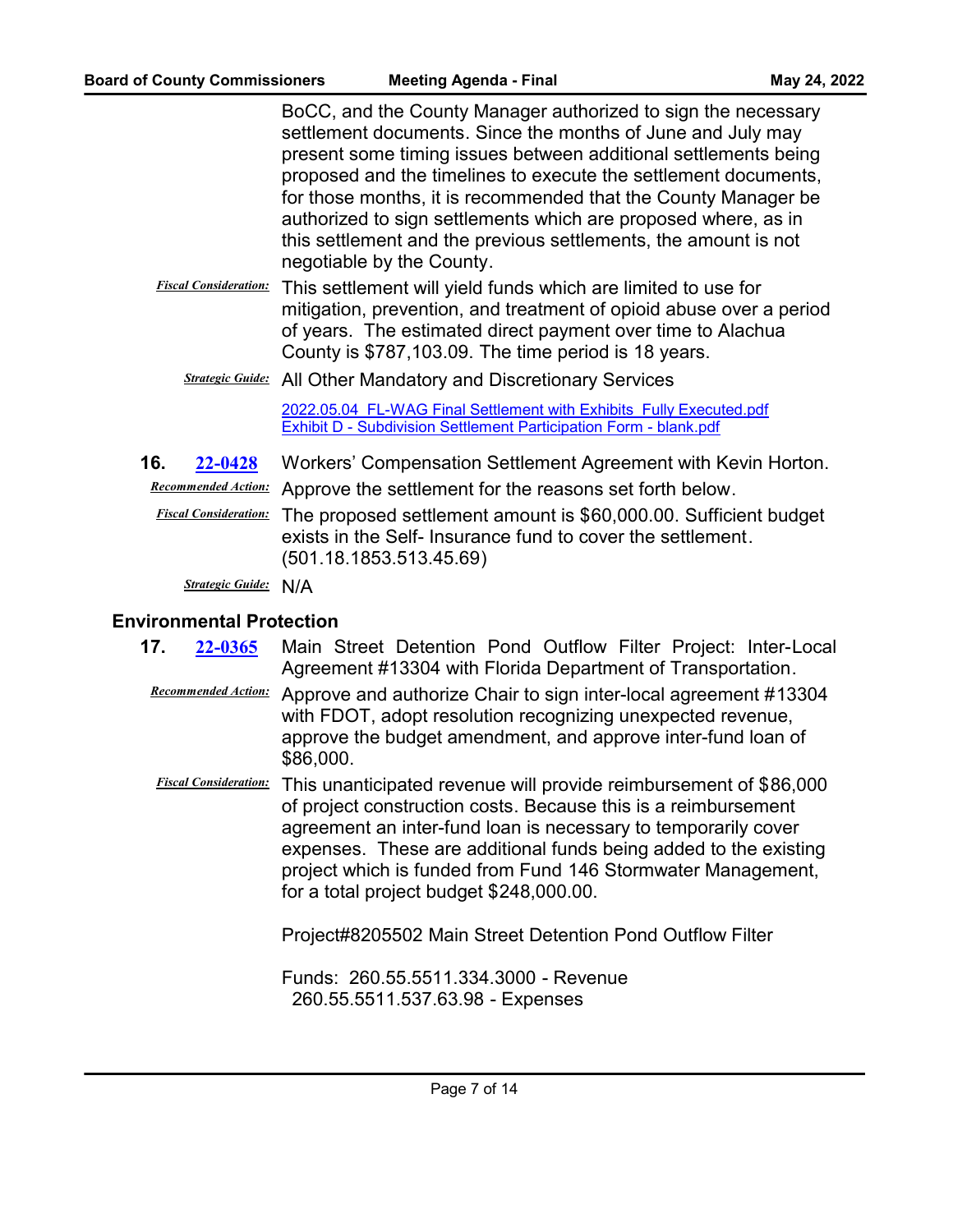[Unanticipated Revenue Resolution.pdf](http://alachua.legistar.com/gateway.aspx?M=F&ID=f4b2886d-125c-4f13-8d21-a6a4d3e9ca36.pdf) [#13304 FDOT- Alachua County Draft ILA 2022.pdf](http://alachua.legistar.com/gateway.aspx?M=F&ID=0d3ef1c2-7c25-4998-8518-123db28a6c87.pdf) [Budget Amendment 5-9-22 ADA.pdf](http://alachua.legistar.com/gateway.aspx?M=F&ID=1bc05583-db5e-4bf8-a747-231730cad48d.pdf)

**18. [22-0382](http://alachua.legistar.com/gateway.aspx?m=l&id=/matter.aspx?key=4738)** Stipulated Consent Order for Grand Oaks at Tower **Recommended Action:** Approve the Stipulated Consent Order with Weseman

Development, LLC.

*Fiscal Consideration:* A Stipulated Consent Order was entered with Weseman Development, LLC in which the developer agreed to restrict installation of permanent irrigation in a future development phase and in turn, the County agreed, contingent upon approval of the Board, to waive a \$100 After the Fact Approval Fee for 94 parcels (\$9,400) and a Fee refunded for 24 parcels (\$2,400) for which fees have already been collected. Although this will result in forfeiting \$11,800 in fees from the General Fund, there is benefit in increased water conservation and improved water quality by the irrigation restriction.

The Irrigation Approval Fee (\$50) and Inspection Fee (\$85) will still be paid for all 118 parcels, resulting in \$15,930 fees collected for these lots. Fees collected through implementation of this Code do not directly support this program but do benefit the General Fund. Fund: Various revenue accounts within 001.55.5511. Water **Resources** 

*Strategic Guide:* Environment

[Stipulaton Consent Order GW exe.pdf](http://alachua.legistar.com/gateway.aspx?M=F&ID=7b1df2f8-e8ce-4d7f-88c2-6003895de9d6.pdf)

# **Facilities Management**

**19. [22-0436](http://alachua.legistar.com/gateway.aspx?m=l&id=/matter.aspx?key=4792)** Confirm Daniel Whitcraft as Facilities Management Director **Recommended Action:** Confirm Daniel Whitcraft as the new Facilities Management **Director** *Fiscal Consideration:* Compensation will be \$130,000 a year. *Strategic Guide:* N/A

[Offer Whitcraft - signed.pdf](http://alachua.legistar.com/gateway.aspx?M=F&ID=70e4cd51-f99d-4676-a8a6-931116d36c50.pdf)

# **Human Resources**

| 20.<br>22-0392 | Position added to the Florida Retirement System (FRS)                                                                        |
|----------------|------------------------------------------------------------------------------------------------------------------------------|
|                | Recommended Action: Approve the inclusion of the Parks and Open Spaces Director in<br>the FRS as Senior Management Service.  |
|                | <b><i>Fiscal Consideration:</i></b> The Department will incur additional fiscal costs of the increasing<br>FRS contribution. |
|                | <b>Strategic Guide:</b> All Other Mandatory and Discretionary Services                                                       |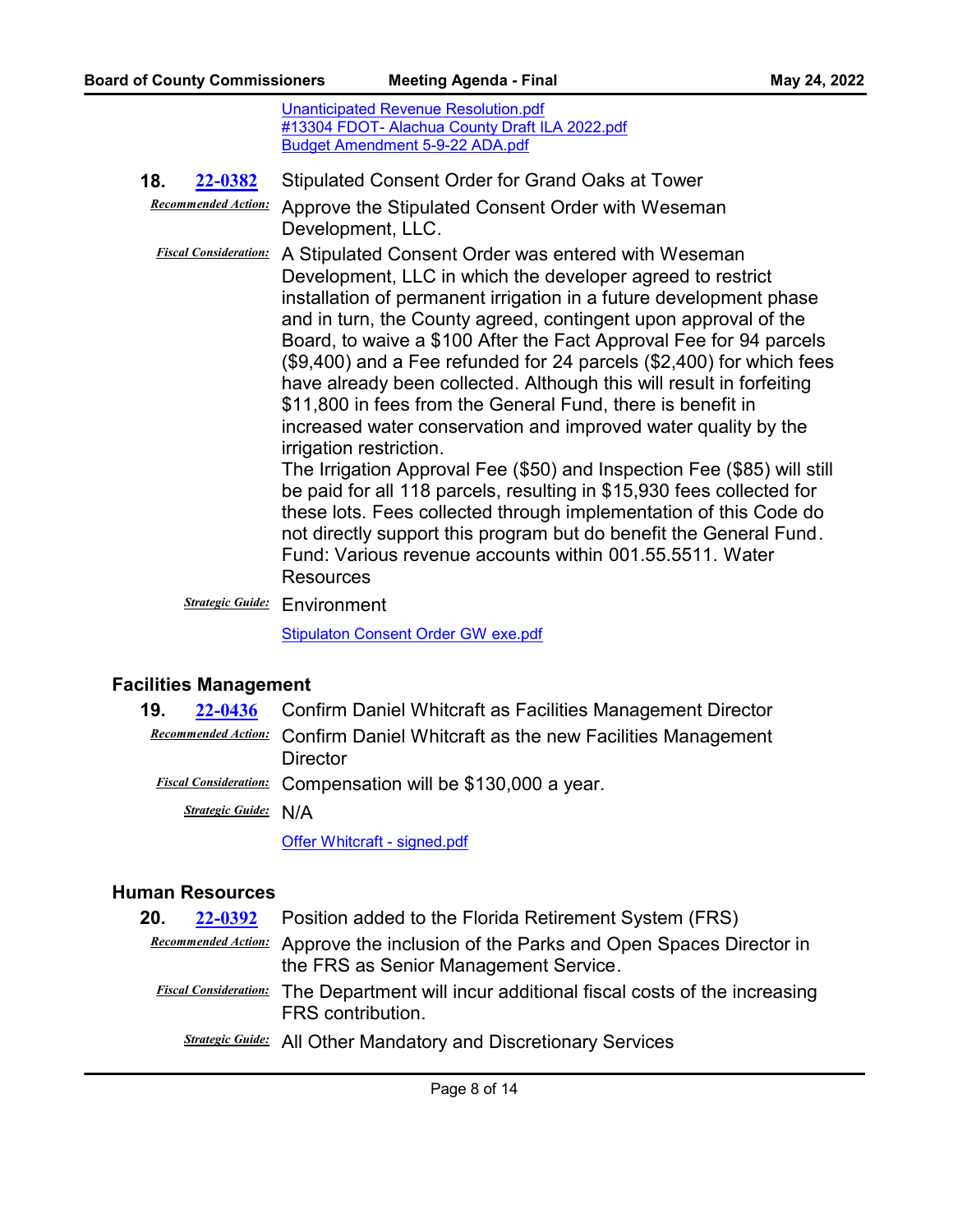#### **Parks & Open Space**

- 21. 22-0385 Request Approval of Children's Trust Agreement for Day and Overnight Camp at Cuscowilla Nature and Retreat Center **[22-0385](http://alachua.legistar.com/gateway.aspx?m=l&id=/matter.aspx?key=4741)**
	- **Recommended Action:** Approve the Grant Award Agreement with the Children's Trust for Summer Camp Programming at Cuscowilla Nature and Retreat Center and authorize the Chair to sign this and any other grant related documents. Approve the corresponding budget amendment to recognize the unanticipated revenues and authorize the additional expenditures.
	- *Fiscal Consideration:* \$85,400 grant award from the Children's Trust of Alachua County into the General Fund (001.41.4126.337.7010) to fund day and overnight camp for qualifying Alachua County youth. Related personal services and operating costs are budgeted in 001.41.4126.572.12.10 and 001.41.4126.572.52.00, project #6204104 operations.
		- *Strategic Guide:* Social and Economic Opportunity

[13382- Alachua County BoCC Contract.pdf](http://alachua.legistar.com/gateway.aspx?M=F&ID=90a84b5e-3d74-47d3-9e79-a633f37c5922.pdf) [Budget Amendment.pdf](http://alachua.legistar.com/gateway.aspx?M=F&ID=7e9768f5-c9f9-41f2-8dc0-987e7017bad2.pdf) [Resolution.pdf](http://alachua.legistar.com/gateway.aspx?M=F&ID=bdbdd58d-9862-413a-92de-8ad521ff56e9.pdf)

- **22.** 22-0386 Request Public Purpose Declaration for Cuscowilla Day/Overnight Camp Meals **[22-0386](http://alachua.legistar.com/gateway.aspx?m=l&id=/matter.aspx?key=4742)**
- **Recommended Action:** Declare a Public Purpose for Cuscowilla Day/Overnight Camp Meals
- *Fiscal Consideration:* Not to Exceed \$15,000

Fund: General Fund 001.41.4126.572.52.00; Project 6204104: **Operations** Or Wild Spaces Public Places 021.41.4126.572.52.00; Project 6204104: Operations

[Public Purpose Policy FY22.pdf](http://alachua.legistar.com/gateway.aspx?M=F&ID=acd4e313-e456-4342-8494-f4d7fef69da8.pdf) [Public Purpose Authorization Form\\_Cuscowilla Meals.pdf](http://alachua.legistar.com/gateway.aspx?M=F&ID=b4a418ea-8a0d-448b-80f7-26ecf1b748dd.pdf)

# **Procurement**

- **23.** 22-0309 Award and Contract #11590 BID 22-930 for Archer Braid SunTrail Project #9197910 to Onyx Site Services, LLC Base Bid for a total fiscal impact of \$1,180,423.92 for the Public Works Department **[22-0309](http://alachua.legistar.com/gateway.aspx?m=l&id=/matter.aspx?key=4665)**
- Recommended Action: Approve Solicitation Award and Contract #11590 for BID 22-930 to Onyx Site Services, LLC, for Archer Braid SUNTrail Project #9197910, as the lowest responsible and responsive bidders meeting specifications, and authorize the Chair to execute same on behalf of the County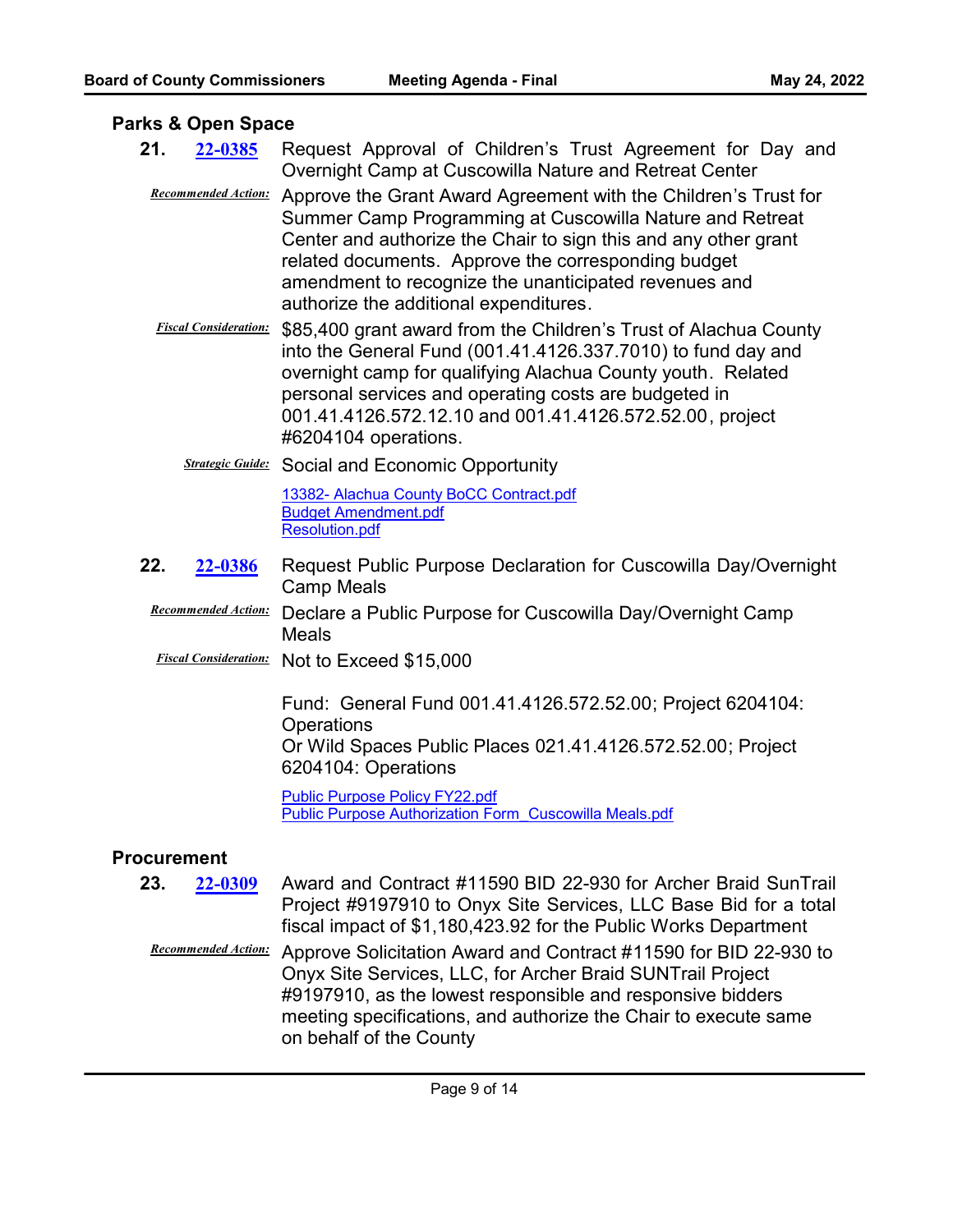*Fiscal Consideration:* There is sufficient funds in FDOT Grant Fund in account 329.79.7910.541.63.01 Project #9197910 to award contract.

> Road and Bridge Construction Agreement No. 11590 with Onyz Site Services - Ar SUNTrail.reduced.pdf [439934-1 ATT UWS Executed.pdf](http://alachua.legistar.com/gateway.aspx?M=F&ID=875b8507-8e7f-4966-8609-23b13e502edf.pdf) [439934-1 Centurylink UWS Executed.pdf](http://alachua.legistar.com/gateway.aspx?M=F&ID=80a80161-2915-4833-b926-68d6c81eb973.pdf) [439934-1 GRU Com UWS signed.pdf](http://alachua.legistar.com/gateway.aspx?M=F&ID=55deafdc-3c5b-49d3-bf6b-ccef1f3b1dc9.pdf) [439934-1 GRU GAS UWS Executed.pdf](http://alachua.legistar.com/gateway.aspx?M=F&ID=d7115831-fe84-479f-9537-1cec294bcf5f.pdf) [439934-1 GRU WWW UWS Executed.pdf](http://alachua.legistar.com/gateway.aspx?M=F&ID=891dde34-fe12-4371-808b-d009e9c6df7e.pdf) [BID 22-930 - PLANS-01-ROADWAY.pdf](http://alachua.legistar.com/gateway.aspx?M=F&ID=8e69fd57-410b-4736-9a2a-b0ba69fbac32.pdf) [BID 22-930 - PLANS-02-SAPM.pdf](http://alachua.legistar.com/gateway.aspx?M=F&ID=32691f33-3b3b-4959-837c-6ccf6dbd9497.pdf) [BID 22-930 - PLANS-ROADWAY-PNC.pdf](http://alachua.legistar.com/gateway.aspx?M=F&ID=008e48db-08bd-40f2-9006-e48b76ac45f1.pdf) [BID 22-930 Archer Road SUNTrail Project #9197910.pdf](http://alachua.legistar.com/gateway.aspx?M=F&ID=323c3077-3e17-42b7-bfd1-7c4c0794c68b.pdf) [BT 22-930 Archer Road SUNTrail Project #9197910.pdf](http://alachua.legistar.com/gateway.aspx?M=F&ID=27fd8468-f5e3-4843-bf68-030c4b125fe6.pdf) [DR 22-930 Archer Road SUNTrail Project #9197910.pdf](http://alachua.legistar.com/gateway.aspx?M=F&ID=7bb0793e-2513-48fb-8073-92bbad7d195f.pdf) [DS 22-930 Archer Rd \(SR 24\) SUNTrail Project.pdf](http://alachua.legistar.com/gateway.aspx?M=F&ID=ebc55d3f-7682-4df0-9ac1-ff30ded9db56.pdf) [GS AD 22-930 Archer Rd \(SR 24\) SUNTrail Project.pdf](http://alachua.legistar.com/gateway.aspx?M=F&ID=1d3b1b59-b71b-4576-91d8-0f8edf3617ea.pdf) [ITA 22-930 Archer Road SUNTrail Project #9197910.pdf](http://alachua.legistar.com/gateway.aspx?M=F&ID=ea098e4a-7c5b-4cc7-b288-149e7e3157fe.pdf) [SBE 22-930.pdf](http://alachua.legistar.com/gateway.aspx?M=F&ID=53066b34-d916-4552-8087-e99346ddcf09.pdf) [Supplier Anderson Columbia Co Inc.PDF](http://alachua.legistar.com/gateway.aspx?M=F&ID=6da27b21-0bde-491e-9cf5-418d3bc800c6.PDF) [Supplier Curts Construction Inc.PDF](http://alachua.legistar.com/gateway.aspx?M=F&ID=4975f630-f486-47e8-b6ad-95acaa24f543.PDF) [Supplier Onyx Site Services LLC.PDF](http://alachua.legistar.com/gateway.aspx?M=F&ID=af183f6b-d94d-49fc-aa3b-9f2d33a01c52.PDF) [Supplier VE Whitehurst & Sons Inc.PDF](http://alachua.legistar.com/gateway.aspx?M=F&ID=9e35873e-66a2-4c84-b3ae-8a35a8935bfc.PDF)

- **24.** 22-0396 Change Order 1 to Purchase Order 2022-275, to Lewis Oil Co. Inc., in the amount of \$150,000.00, for Automated Fueling System Services for Public Works, Fleet Management. **[22-0396](http://alachua.legistar.com/gateway.aspx?m=l&id=/matter.aspx?key=4752)**
	- **Recommended Action:** Approve the issuance of Change Order 1 to Purchase Order 2022-275, to Lewis Oil Co. Inc., in the amount of \$150,000.00, for Annual Petroleum Product Purchases and Automated Fueling System Services for Public Works, Fleet Management. The revised Purchase Order total is \$650,000.00.
	- *Fiscal Consideration:* There is sufficient funds to cover this change order in account 503.141.2100.
		- *Strategic Guide:* All Other Mandatory and Discretionary Services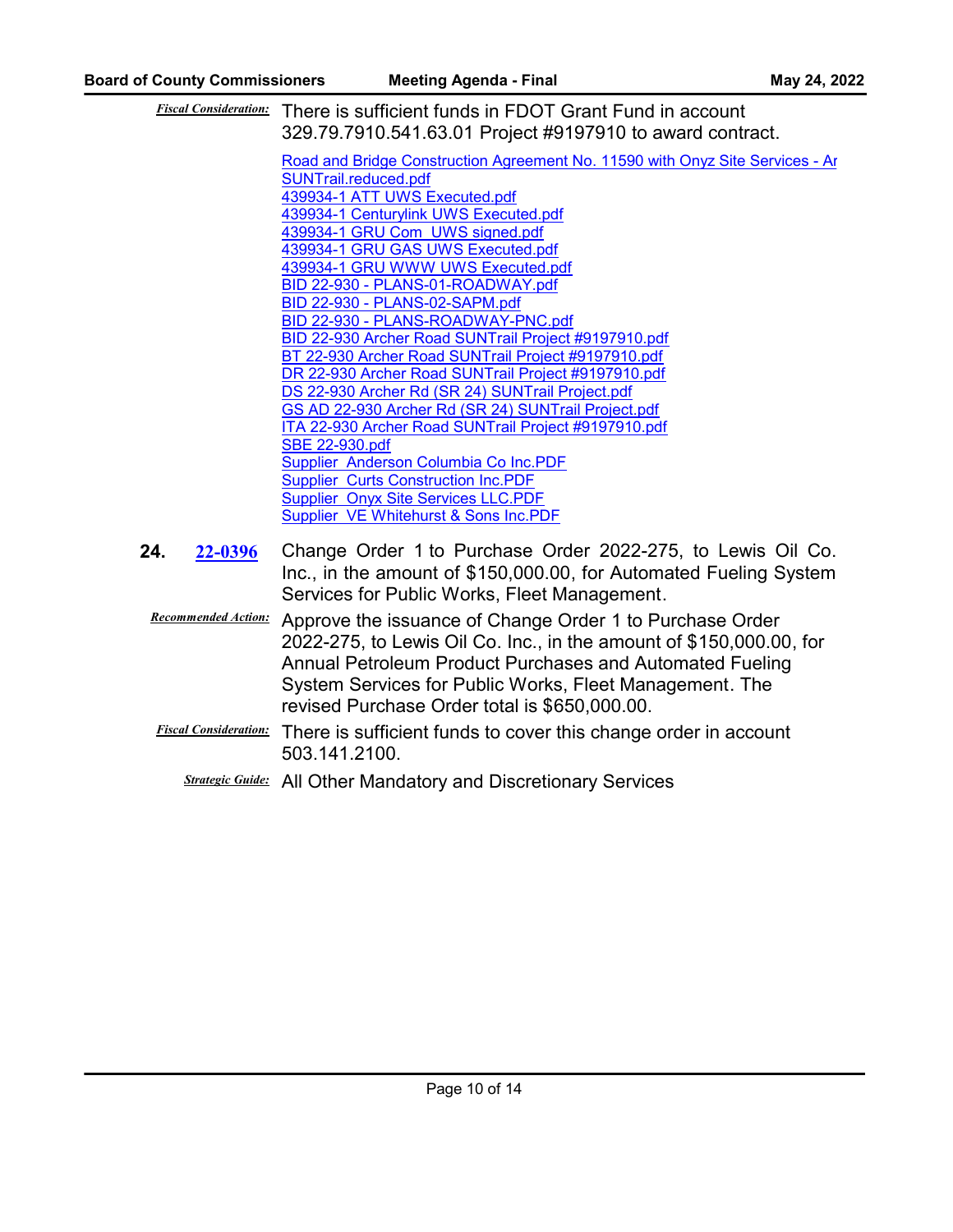[ADM 1 19-10 Annual Petroleum Product Purchases.pdf](http://alachua.legistar.com/gateway.aspx?M=F&ID=65f66879-70bf-4970-aa3c-24de7e03fbb8.pdf) [ADM 2 19-10 Annual Petroleum Product Purchases.pdf](http://alachua.legistar.com/gateway.aspx?M=F&ID=2a271ab0-fa64-4a16-a42f-91f90db7f2b7.pdf) [BCC 9-22-2020 Approved Agenda Item Summary.pdf](http://alachua.legistar.com/gateway.aspx?M=F&ID=7918c8a2-0ee8-4a7b-970a-eb8bb6bcf318.pdf) [BCC 9-24-2019 Approved Agenda Item Summary.pdf](http://alachua.legistar.com/gateway.aspx?M=F&ID=fdeddf00-3df3-43ce-9c43-ba4f4de8c1a9.pdf) [BCC 9-28-2021 Approved Agenda Item Summary.pdf](http://alachua.legistar.com/gateway.aspx?M=F&ID=1d3b24d0-5e40-42a6-b9c0-00d0ec2c4a8e.pdf) [BID 19-10 Annual Petroleum Product Purchases.pdf](http://alachua.legistar.com/gateway.aspx?M=F&ID=9cd7d645-3db7-4712-9abb-1d32cf4f4ce1.pdf) [BR \(Bid Responsiveness Form\) 19-10 Annual Petroleum Product Purchases.xls](http://alachua.legistar.com/gateway.aspx?M=F&ID=edcc08a7-0cce-42ce-b001-2ea18b530961.xls) [BT \(Bid Tab\) 19-10 Annual Petroleum Product Purchases.pdf](http://alachua.legistar.com/gateway.aspx?M=F&ID=a70a52f5-9603-4eb3-a9b6-f9c3ada9e3a9.pdf) FR (Finance Report) 19-10 Annual Petroleum Product Purchases BoCC Approver [FY19-21 Dept Renewal approval.pdf](http://alachua.legistar.com/gateway.aspx?M=F&ID=a807e3f4-c742-421e-a1f4-3f77de9d021b.pdf) [RNL FY19-21 DEPT 19-10 Annual Petroleum Product Purchases.pdf](http://alachua.legistar.com/gateway.aspx?M=F&ID=35a795d5-8c7e-479e-9446-b94aeb08a7a1.pdf) RNL FY19-21 Vendor Almond Oil 19-10 Annual Petroleum Product Purchases.pd [RNL FY19-21 Vendor Lewis Oil 19-10 Annual Petroleum Product Purchases.pdf](http://alachua.legistar.com/gateway.aspx?M=F&ID=b4a9d18c-ed2f-4b6a-bb82-cc1e3c42c3cd.pdf) [RNL FY22-23 DEPT 19-10 Annual Petroleum Product Purchases.pdf](http://alachua.legistar.com/gateway.aspx?M=F&ID=058a9f94-4ad3-4520-98f0-dc44828b8b92.pdf) [RNL FY22-23 Vendor Almond Oil 19-10 Annual Petroleum Product Purchases](http://alachua.legistar.com/gateway.aspx?M=F&ID=e5060461-1e12-4060-8c51-72e0c07037bd.pdf)  REVISED.pdf [RNL FY22-23 Vendor Lewis Oil 19-10 Annual Petroleum Product Purchases.pdf](http://alachua.legistar.com/gateway.aspx?M=F&ID=4a66c68f-159a-4082-92df-214bc6e21f3c.pdf) [Submittal 19-10 Almond Oil Company.pdf](http://alachua.legistar.com/gateway.aspx?M=F&ID=bc491b23-90cf-4a55-a594-0a0d4dd6393e.pdf) [Submittal 19-10 Lewis Oil Company, Inc.pdf](http://alachua.legistar.com/gateway.aspx?M=F&ID=019add56-ebfb-4ebc-94c6-0a2d298d9f8b.pdf)

- **25.** 22-0402 Purchase Order to Tampa Crane & Body, in the amount of \$112,419.00, for the purchase of a Pre-Crusher Compactor for the Materials Recovery Facility, Solid Waste & Resource Recovery Department. **[22-0402](http://alachua.legistar.com/gateway.aspx?m=l&id=/matter.aspx?key=4758)**
	- **Recommended Action:** Approve the issuance of a Purchase Order to Tampa Crane & Body, in the amount of \$112,419.00, for the purchase RJ 575 EHD/PC Pre-Crusher Compactor for the Materials Recovery Facility, Solid Waste & Resource Recovery Department. Prices, terms and conditions are per Sourcewell Contract 040621-MEC.
	- *Fiscal Consideration:* Sufficient funds exist in account 403.76.7610.534.64.00.

*Strategic Guide:* Environment

[QUOTE Tampa Crane Alachua 575 EHD PC 4-28 \(2\).pdf](http://alachua.legistar.com/gateway.aspx?M=F&ID=97bd2aed-e4d6-4fb3-b78f-d4a09c6189b4.pdf) [Sourcewell, Pricing, per RFP 40621-MEC, Support Documents](http://alachua.legistar.com/gateway.aspx?M=F&ID=e2254511-fcc6-441c-a62c-a662485e0f5f.pdf) [Dealer Authorization to Tampa Crane per Sourcewell via Marthorne](http://alachua.legistar.com/gateway.aspx?M=F&ID=0fa2ba22-d1eb-42d6-b927-d225ebbbf581.pdf) [Tampa Crane Sourcewell.pdf](http://alachua.legistar.com/gateway.aspx?M=F&ID=84df6e10-3543-48c9-851d-15694136ad32.pdf)

- 26. 22-0407 Change Order 1 to Purchase Order 22-1453, to Unison Development LLC, in the amount of \$3,500.00, for the removal of a tree affecting the ability to construct a new low income home under the Alachua County Community Development Block Grant (CDBG) Housing Program, for the Community Support Services Department. **[22-0407](http://alachua.legistar.com/gateway.aspx?m=l&id=/matter.aspx?key=4763)**
- **Recommended Action:** Approve the issuance of Change Order 1 to Purchase Order 22-1453, to Unison Development LLC, in the amount of \$3,500.00, for the removal of a tree affecting the ability to construct a new low income home under the Alachua County Community Development Block Grant (CDBG) Housing Program, for the Community Support Services Department. The revised Purchase Order Total is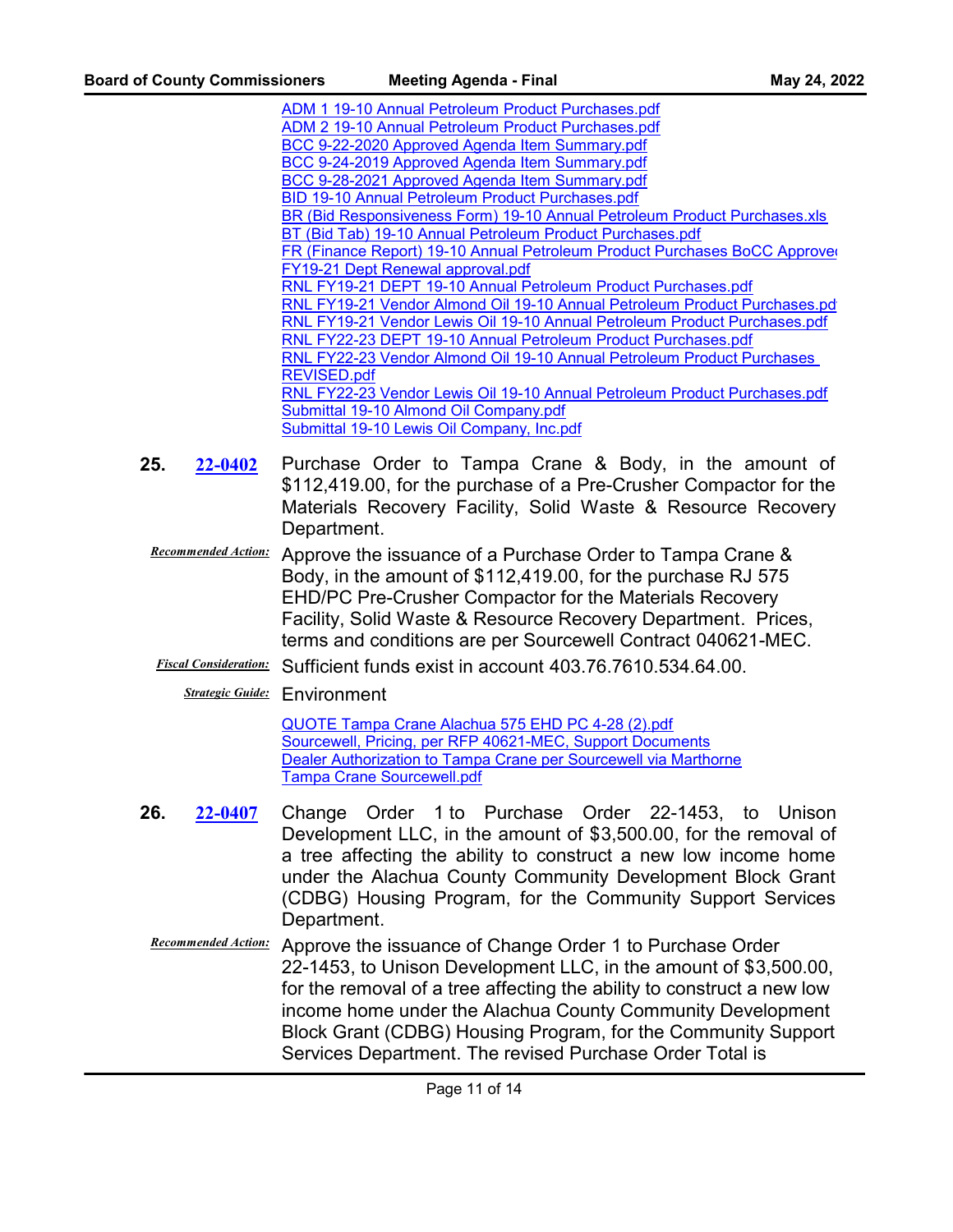#### \$125,200.00.

*Fiscal Consideration:* Sufficient budget exists in 204.29.2975.554.34.63 (CDBG) to cover the \$3,500 increase.

*Strategic Guide:* Housing

[CHANGE ORDER #1 FOR COUNTY SIGNATURE with support documents-DIVA](http://alachua.legistar.com/gateway.aspx?M=F&ID=66c58e76-158e-4e7a-8327-f8be00f1263b.pdf)  LAF.pdf [BCC 7-13-2021 Approved Agenda Item Summary.pdf](http://alachua.legistar.com/gateway.aspx?M=F&ID=cf9d3090-2e34-4319-b7ce-b02bd5d0dfc8.pdf) CONSTRUCTION CONTRACT Signed-LAFUENTE-6530 SW 49th PL, Gainesvil.

# **Public Works**

- 27. 22-0391 District Wide School Zone Improvements Construction and Maintenance Agreement **[22-0391](http://alachua.legistar.com/gateway.aspx?m=l&id=/matter.aspx?key=4747)**
	- Recommended Action: 1. Adopt resolution 22-XX which approves and authorizes the Chair to sign the Construction and Maintenance Agreement with FDOT for District Wide School Zone Improvements, (the "Agreement")

2. Waive the County's Policy against contractual indemnity set forth in Resolution 2014-33, and approve and authorize the Chair to sign the Agreement.

*Fiscal Consideration:* Since the County already maintains the school zone for Meadowbrook Elementary School, there is not expected to be any significant fiscal impact from assuming maintenance of these modifications.

> [444990-1 Alachua Co. School Zone CMA 051421](http://alachua.legistar.com/gateway.aspx?M=F&ID=0eb97139-b126-47fd-a87f-802975cf0113.pdf) **[Resolution](http://alachua.legistar.com/gateway.aspx?M=F&ID=c4f1e4ec-2920-4309-8fa6-715c4f50f2f7.doc)** [Resolution 14-033](http://alachua.legistar.com/gateway.aspx?M=F&ID=c6f9d67b-f06b-4017-8a3c-82c346c3791b.pdf)

**28. [22-0399](http://alachua.legistar.com/gateway.aspx?m=l&id=/matter.aspx?key=4755)** Tax Deed Transfers to the City of Gainesville for 4 Properties

**Recommended Action:** The Board adopt the Resolution and execute the Deed transferring the escheated properties to the City of Gainesville

*Fiscal Consideration:* NA - Clerk's recording fees for the Resolution and Deed to the City will be paid by the City

*Strategic Guide:* N/A

|     |                | DEED 220328 DF Escheated Parcels to City of Gainesville.docx<br>RESO 220426 RESOLUTION WITH EXHIBITS.pdf<br>Mineral Rights Release- March 2022.pdf<br>MAP 220324 Escheated Parcels Gainesville.pdf<br>MAP 220329 Escheated Parcel 15846-006-000.pdf |
|-----|----------------|-----------------------------------------------------------------------------------------------------------------------------------------------------------------------------------------------------------------------------------------------------|
| 29. | <b>22-0400</b> | Tax Deed Transfers to the City of High Springs for 2 properties<br>Recommended Action: The Board adopt the Pesolution and execute the Deed transfer                                                                                                 |

The Board adopt the Resolution and execute the Deed transferring the escheated properties to the City of High Springs.  $Recommend$ 

*Fiscal Consideration:* NA - Clerk's recording fees for the Resolution and Deed to the City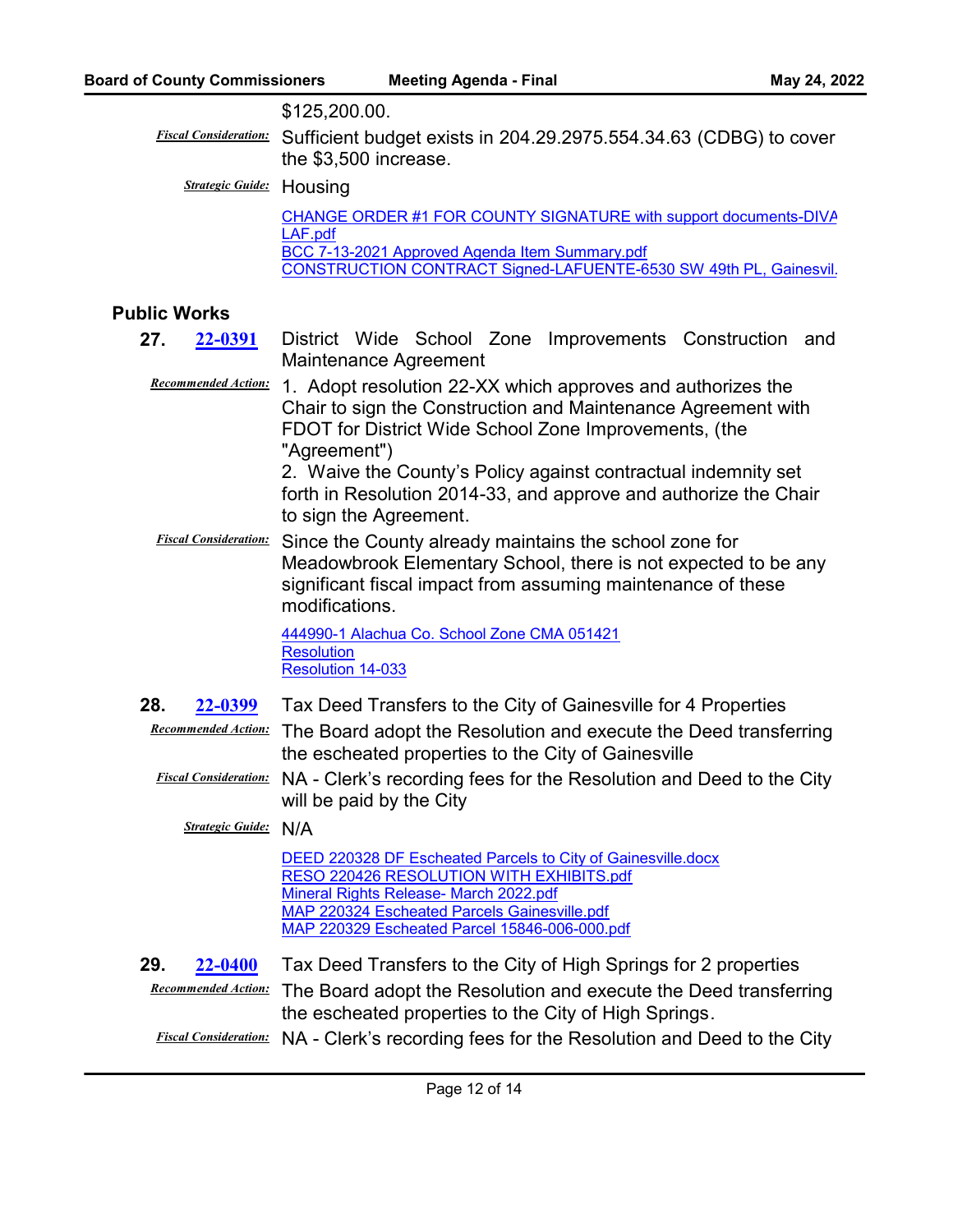will be paid by the City

*Strategic Guide:* N/A

[DEED 220329 DF Escheated Parcel to City of High Springs 04-21-2022.docx](http://alachua.legistar.com/gateway.aspx?M=F&ID=08469216-c315-4fa5-b3ea-925f9b748b79.docx) [RESO 220426 RESOLUTION WITH EXHIBITS.pdf](http://alachua.legistar.com/gateway.aspx?M=F&ID=328edb71-41a2-482d-b049-9c921910851b.pdf) [Mineral Rights Letter 00338-001-000 & 00432-001-000.pdf](http://alachua.legistar.com/gateway.aspx?M=F&ID=871a3b5d-550d-40ed-b658-a3512f8f3a80.pdf) [MAP 220323 Escheated Parcels High Springs.pdf](http://alachua.legistar.com/gateway.aspx?M=F&ID=dee45cd7-e147-401c-9256-a8ad6a5f3a63.pdf)

**30. [22-0401](http://alachua.legistar.com/gateway.aspx?m=l&id=/matter.aspx?key=4757)** Tax Deed Transfers to the City of Waldo for 1 property

**Recommended Action:** The Board adopt the Resolution and execute the Deed transferring the escheated property to the City of Waldo.

*Fiscal Consideration:* NA - Clerk's recording fees for the Resolution and Deed to the City will be paid by the City

*Strategic Guide:* N/A

[DEED 220329DF Escheated Parcel to City of Waldo 04-21-2022.docx](http://alachua.legistar.com/gateway.aspx?M=F&ID=61c96f3e-06a1-41de-90df-e79e5fafb460.docx) [RESO 220505 RESOLUTION WITH EXHIBIT.pdf](http://alachua.legistar.com/gateway.aspx?M=F&ID=6b54e07b-2c74-4a07-aca5-58a133f0a9f4.pdf) [LTTR 220404 SIGNED LETTER REQUESTING RELEASE.pdf](http://alachua.legistar.com/gateway.aspx?M=F&ID=e8cf8c5d-bfe7-473a-8226-af0057c12c8f.pdf) [MAP 220328 Escheated Parcel 17263-003-001.pdf](http://alachua.legistar.com/gateway.aspx?M=F&ID=737d1eaf-c016-4b2a-b9e7-f968e6ddb5d1.pdf)

# **T. Notation for Record**

- **31.** 22-0383 Criminal Justice, Mental Health, & Substance Abuse Reinvestment Grant Program Planning Committee Minutes of Meetings April 15, July 15, and October 21, 2021 **[22-0383](http://alachua.legistar.com/gateway.aspx?m=l&id=/matter.aspx?key=4739)**
	- **Recommended Action:** Approve the minutes of the Criminal Justice, Mental Health, & Substance Abuse Reinvestment Grant (CJMHSAG) Planning **Committee**

*Fiscal Consideration:* N/A

*Strategic Guide:* N/A

[CJMHSAG Minutes 7-15-2021](http://alachua.legistar.com/gateway.aspx?M=F&ID=392c6712-4a96-496c-bdb4-a1aed6d0ed63.docx) [CJMHSAG Minutes 4-15-2021](http://alachua.legistar.com/gateway.aspx?M=F&ID=7c676fe5-16b1-4fbd-a63b-95bd06aff9f2.docx) [CJMHSAG Minutes 10-21-2021](http://alachua.legistar.com/gateway.aspx?M=F&ID=79c72b41-601f-4c95-a52d-160728a32b21.docx)

**32.** 22-0394 Arts Council of Alachua County - April 4, 2022 and April 11, 2022 **Minutes [22-0394](http://alachua.legistar.com/gateway.aspx?m=l&id=/matter.aspx?key=4750)**

**Recommended Action:** No action necessary. For informational purposes only.

*Fiscal Consideration:* N/A

[040422 Meeting Minutes.docx](http://alachua.legistar.com/gateway.aspx?M=F&ID=faca20ef-148c-4d5c-ab04-cb2ea04833e0.docx) [041122 Meeting Minutes.docx](http://alachua.legistar.com/gateway.aspx?M=F&ID=33dcd07f-71f4-4e48-9d9a-94137e96a93e.docx)

**33. 22-0395** Report of Contracts Approved by County Manager and Staff during the month of April 2022 **[22-0395](http://alachua.legistar.com/gateway.aspx?m=l&id=/matter.aspx?key=4751)**

*Recommended Action:*

*Fiscal Consideration:* N/A

*Strategic Guide:* N/A